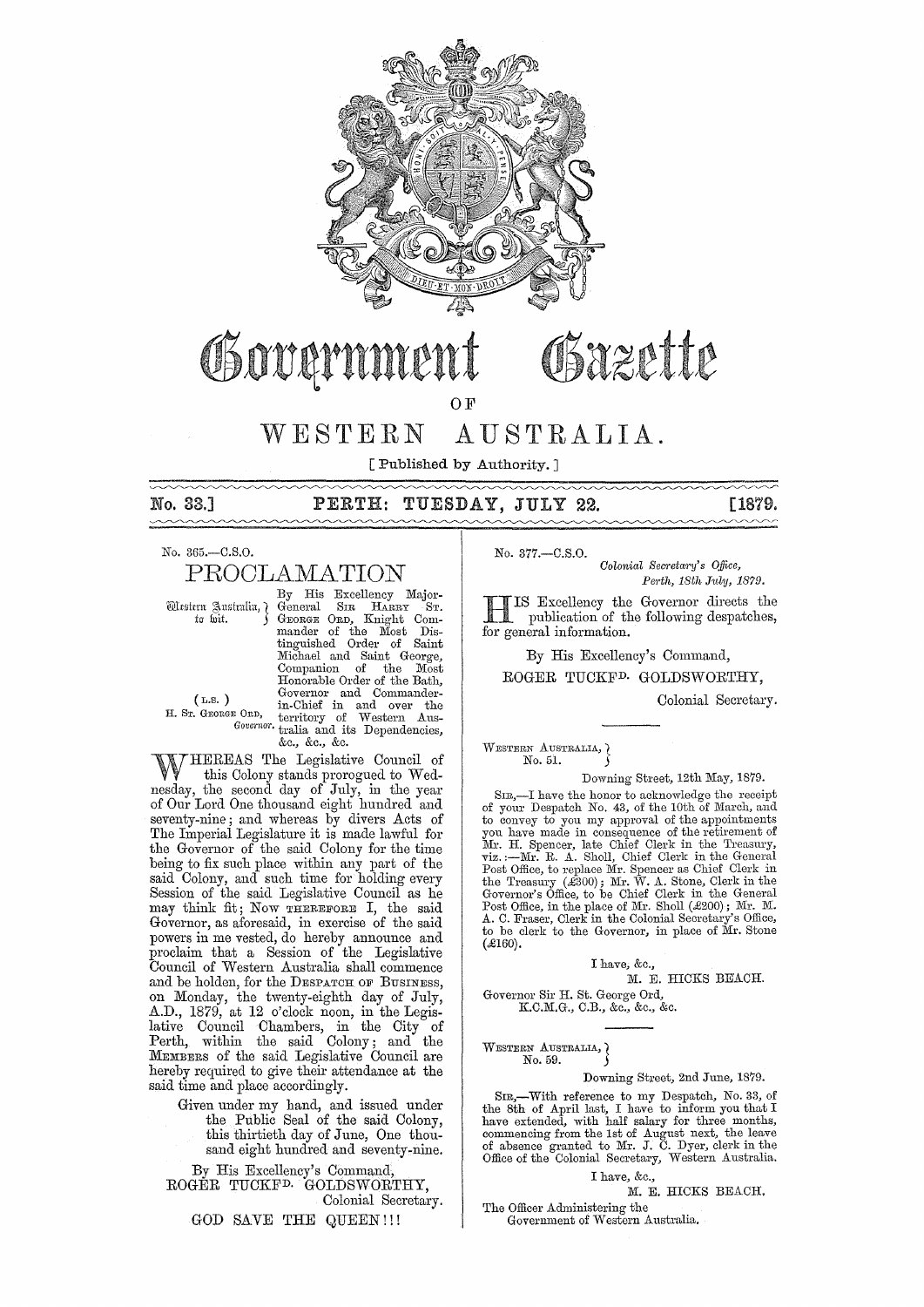No. 379.-C.S.O.

# *Colonial Secretary's Office, Perth, 18th July, 1879.*

IS Excellency the Governor directs the publication of the following Circular Despatch, with its enclosure, for general information.

# By His Excellency's Command, ROGER TUCKFD. GOLDSWORTHY,

Colonial Secretary.

#### CIRCULAR.

#### Downing Street, 17th May, 1879.

SIR,-I informed you by my telegram of the 13th instant, that the Lords Commissioners of the Treasury would continue the present arrangement for the<br>carriage of the Australasian Mails, but after the 1st of February next would retain twopence instead of a penny on the outward correspondence; and I have now the honor to transmit to you, for the information<br>of your Government, a copy of a letter (C.O. 29th<br>April, 1879), in which I caused their Lordships<br>decision to be communicated to the Agents General,<br>and to Mr. Graham the Government of Victoria, who was then in this country.

### I have, &c.,

M. E. HICKS BEACH.

The Officer Administering the Government of Western Australia.

 $\frac{\text{Corr.}}{\text{Corr.}}$ 

*The Colowia! Office* 10 ]Cr. *Gmhant Berry m,a the* Agents Genem! *Jot lhe Australasian ColO1l'ics.* 

DOWNING STREET, 29th April, 1879.

SIn,—With reference to previous correspondence respecting the Australian postal question, I am directed by the Secretary of State for the Colonies to inform you that he has received a letter from the Lords Commissioners o nightly service both to Melbourne and Sydney, touching at King George's Sound and South Australia, on terms which would be advantageous as compared with the existing rate, they are prepared, under such circumstances, so far to modify their previous decision on the subject as to agree that the Australian Mails shall, as at present, be (in the event of the latter port being made the port of call for<br>Ceylon), on the condition that, the Imperial Post Office shall,<br>after the Ist of February next, when the present arrangement will expire, receive two pence in lieu of one penny as at present on the outward correspondence, which may be considered as equivalent to the inlund rate on both the homeward and the outward correspondence.

This arrangement would of course apply equally to the correspondence conveyed under other contracts *via* Singapore and San Francisco.

I am, &c.,

*'l'/w TIonm'aolc G1·a.7wnt Agents Generalfo)" the Colonies.*  (Signed) R. G. W. HERBERT.

No. 378.-C.S.0.

*Colonial Secretary's Office, Perth, 18th J1tly, 1879.* 

Excellency the Governor directs the publication of the following Notice to Mariners, for general information.

By His Excellency's Command, ROGEE TUCKFD. GOLDSWORTHY, Colonial Secretary.

# NOTICE TO MARINERS.

Notice is hereby given that on and from the 1st June, 1879, the Aden Light-ship will exhibit a 6th Order Port Light Dioptric instead of the Catoptric Light now shown.

(Signed) W. K. THYNE,

Aden, 5th May, 1870. **Port Officer, Aden.** 

By order of His Excellency the Governor in Council, JOHN A. M. MACDONALD, Colonel, Secretary to Government. Bombay Cnstle, lOth June, *l87V.* 

No. 376.-C.S.0.

*Colonial Secretary's Office, Perth, 16th Jltly, 1879.* 

H IS EXGellcncy the Governor directs the publication, for general infornmtion, of the following letter from the Secretary of the Sydney Intermtional Exhibition Commission.

## By His Excellency's Command, ROGER TUCKFD. GOLDSWORTHY,

Colonial Secretary.

S.573 79:

International Exhibition, 1879, Offices, Macquarie Street, Sydney, 5th June, 1879.

SIR,-I am instructed by the Commission to state, for your information, that Messrs. Ford and Adams have been appointed Custom House Agents for the Sydney International Exhibition, and will pass<br>entries for exhibits arriving from your Colony, at a charge much below that usnally made.

Messrs. Ford and Adams have undertaken to answer (without charge) all enquiries connected with shipments.

> I have, &c., AUGUSTUS MORRIS, Secretary.

The Undercolonial Secretary, Perth, Western Australia.

No. 380.-C.S.0.

*Colonial Scoretm'!!'* s *G.ifice, Perth, 21st July, 1879.* 

HIS Excellcncy the Governor, in Executive \_ Council, bas becn plc:1sccl to direct that from and after the 1st proximo, the cbarges specified in the Amended Regulations, which were publisbed in the *Government Gazette* of the 15th instant, will be levied on all goods landed or sbipped at all Public Jetties held by the Crown in the Colony, and consignees and shippers will be required to pay the same to the Custom House Officer or officer appointed for that purpose at each port.

By His Excellency's Command, ROGER TUCKFD. GOLDSWORTHY,

Colonial Secretary.

#### *01'01011 Lands' Qificc, Petth, 17th J1Lly, 1879.*

HIS Excellency the Governor has been<br>meased to annoted the contract of pleased to appoint tbe undermentioned persons to constitute Boards for the management of the Dardanup, Bridgetown, and Irwin Commonages.

DARDANUP COMMONAGE BOARD.

Messrs. H. W. Venn, J.P., Jobn Maguire, Michael Coonan, James Maguire, James Cleary, and Patrick Garvy.

BRIDGETOWN COMMONAGE BOARD.

Messrs. Abraham W. Moulton, Henry Doust, John Allnutt, Thomas Ashbee, James Maslin, and John Blechynden.

IRWIN COMMONAGE BOARD.

Messrs. Samuel Fortescue Moore, J.P., Francis Pearse, William Criddle, Edward Winteringham Clarkson, Henry Fletcher 1Valdeck, and John Smith.

> MALCOLM FRASER, Commissioner of Crown Lands.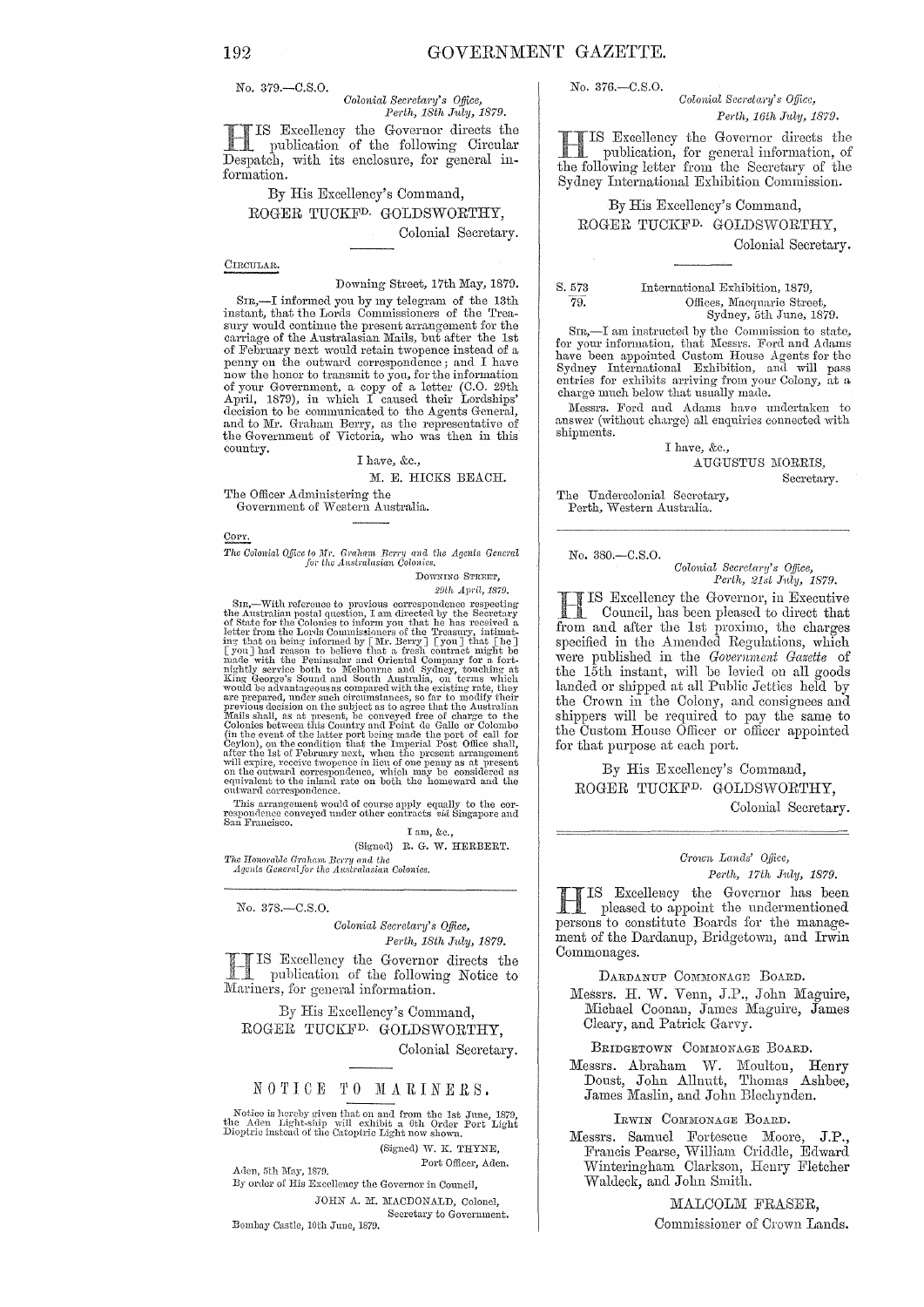No. 381.-C.S.O.

Colonial Secretary's Office, Perth, 21st July, 1879.

IS Excellency The Governor directs the publication of the following General Abstract showing the Average Amount of the Liabilities and Assets of the Western Australian Bank, for the quarter ended 30th June, 1879.

By His Excellency's Command,

ROGER TUCKF<sup>D.</sup> GOLDSWORTHY, Colonial Secretary.

GENERAL ABSTRACT, showing the Average Amount of the LIABILITIES and ASSETS of the WESTERN AUSTRALIAN BANK, taken from the several Weekly Statements during the quarter, from the 31st March, to the 30th June, 1879.

| LIABILITIES.                                    |                                          | AMOUNT.                  |            |          | Тотль.                                                                                                                                             |                          |                          | ASSETS.                                                                                                                | AMOUNT.  |                     | TOTAL. |                                    |  |
|-------------------------------------------------|------------------------------------------|--------------------------|------------|----------|----------------------------------------------------------------------------------------------------------------------------------------------------|--------------------------|--------------------------|------------------------------------------------------------------------------------------------------------------------|----------|---------------------|--------|------------------------------------|--|
| Not bearing Interest<br>Notes in<br>Circulation |                                          | £<br>,,                  |            | s. d.    | Coined Gold and Silver and other)<br>£<br>s. d.<br>8782<br>$\Omega$<br>coined metals<br>and the same service<br>Gold and Silver in bullion or bars |                          | £<br>$S_{\star}$<br><br> | £<br>d.<br>14199 14 2<br>5200 0 0                                                                                      | s. d.    |                     |        |                                    |  |
|                                                 | Bearing Interest                         | , 3, 3, 3, 3, 3          |            |          |                                                                                                                                                    | 33.33.33                 |                          | Public Securities<br>and the second contracts                                                                          |          |                     |        |                                    |  |
| Bills in<br>Circulation                         | Not bearing Interest<br>Bearing Interest | $, \,$<br>$\rightarrow$  | , 2, 3, 2, | 9 95     | 289                                                                                                                                                | $\mathbf{0}$<br>55.55.33 |                          | Landed Property, Premises &c.,<br>$\cdots$<br>Notes and Bills of other Banks<br><br>Balances due from other Banks<br>. | <br><br> | 4010<br>306<br>4757 |        | 0 <sub>0</sub><br>$0\quad 0$<br>84 |  |
| Balances due to other Banks                     |                                          | $\overline{\phantom{a}}$ | ,,,,,      |          | 44985 0                                                                                                                                            |                          |                          | Amount of all debts due to the Bank.<br>including Notes, Bills of Exchange,<br>and all Stock and Funded Debts of       |          |                     |        |                                    |  |
| Deposits                                        | (Not bearing Interest                    | 70587 18                 |            | -6       |                                                                                                                                                    | 22 33 22                 |                          | every description excepting Notes.<br>Bills, and Balances due to the said                                              |          |                     |        |                                    |  |
|                                                 | Bearing Interest                         | 54970 0                  |            | $\theta$ | 125557 18                                                                                                                                          |                          | -6                       | Bank from other Banks                                                                                                  |          | 242884              |        | $5 - 5$                            |  |
|                                                 |                                          |                          |            |          |                                                                                                                                                    |                          |                          |                                                                                                                        |          |                     |        |                                    |  |
|                                                 | Total amount of Liabilities     £        |                          |            |          | 179613 18                                                                                                                                          |                          |                          | Total amount of Assets      £                                                                                          |          | 271357              |        | 7 11                               |  |

Amount of the Capital Stock paid up at the close of the quarter ended 30th June, 1879......\$50,000 Rate of the last Dividend declared to the Shareholders, 16  $\oint P$  cent.  $\oint P$  annum. Perth, 10th July, 1879. FRAS. LOCHEE, Manager.

I, FRANCIS LOCHEE, make oath, that to the best of my knowledge and belief, the foregoing abstract is a true and faithful account of the Average Amount of the Assets and Liabilities of the above Bank during the period specified, and that the same was made up from the Weekly Statements thereof kept in pursuance of the provisions of the Act of the Legislative Council, 42° Victoriæ, No. 33.

Sworn before me at Perth, this 10th day of July, 1879.

L. S. LEAKE, Justice of the Peace.

FRAS. LOCHEE.

WESTERN AUSTRALIA.

Meteorological Observations for the week ending 21st July, 1879.

WIND Registered by Mr. Forsyth, Harbor Master, at Arthur's Head, Fremantle; altitude above the sea feet, in Latitude 32° 02' 14" S., Longitude 115° 45' 12" E. 55

The other instruments registered are placed in the grounds adjoining the Survey Office, Perth; altitude above the sea 47 feet, in Latitude 31° 57' 25" S., Longitude 115° 52' 02" E.

MALCOLM FRASER, Surveyor General.

| Week<br>ending. | BAROMETER:<br>Mean Reading<br>corrected, and re-<br>duced to sea level.<br>and 32 deg. Fah. | THERMOMETERS IN SHADE. |               |               | RADIATION<br>THERMO-<br>METERS. |        |         | WIND.                            |                                                  | DEGREE     |                               | Mean<br>mt.               | <b>EVAPOR-</b>                  |                                   |
|-----------------|---------------------------------------------------------------------------------------------|------------------------|---------------|---------------|---------------------------------|--------|---------|----------------------------------|--------------------------------------------------|------------|-------------------------------|---------------------------|---------------------------------|-----------------------------------|
|                 |                                                                                             |                        | Dry.          |               | Wet.                            |        | Terres- | RAIN:<br>Amount<br>in<br>inches. | Horizontal<br>velocity in<br>miles, per<br>hour. | General    | OF<br>HUMIDITY,<br>Saturation | CLOUD:<br>Mean<br>amount. | ≓<br>ONE <sup>2</sup><br>N<br>ö | ATION:<br>Amount<br>in<br>inches. |
|                 |                                                                                             | Maxi-<br>mum.          | Mini-<br>mum. | Maxi-<br>mum. | Mini-<br>mum.                   | Solar. | trial.  |                                  |                                                  | direction. | =100 : mean<br>amount.        |                           |                                 |                                   |
| 21st            | 30.224                                                                                      | 62.7                   | 46.1          | 57.0          | 42.3                            | 124    | 37.9    | 1.08                             | 172.92                                           | Easterly   | 74.                           | 2.8                       | 3.1                             | -33                               |

Highest reading of Barometer 30.438 15th 30.068 18th Lowest do. do.

Thermometers in shade.  $\left\{\begin{array}{l}\text{Maximum} \\ \text{Minimum} \end{array}\right. \text{Dry}$ 66.8 15th  $37 - 16th$ 

The Observations are taken at Perth at 9 a.m., (excepting Barometer, which is registered at 12 a.m.)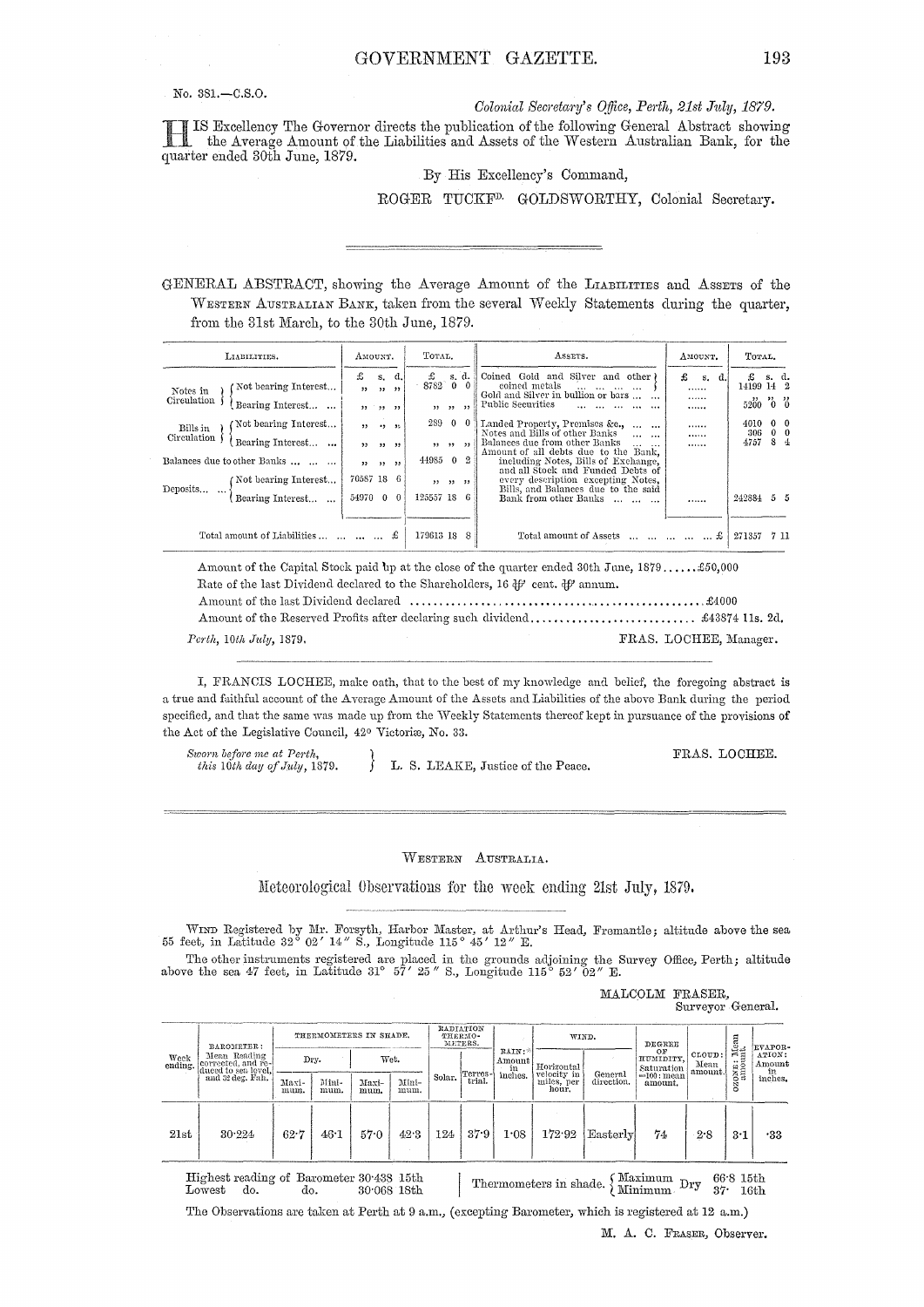#### LAND SALES.

#### Crown Lands' Office, Perth, 21st July, 1879.

THE undermentioned Allotments of Land will be offered for Sale, at Public Auction, on the dates and at the places specified in the Schedule below, at one o'clock, p.m.

| Date of Sale.                                              | Place of Sale.                                                                                                                                | Description of Lot.                                                                                                                                                                                                             | Number of Lot.                                                                                                                                                                                                          | Quantity.<br>r.<br><b>p.</b><br>a.                                                                                                        | Upset Price.                                                    |  |
|------------------------------------------------------------|-----------------------------------------------------------------------------------------------------------------------------------------------|---------------------------------------------------------------------------------------------------------------------------------------------------------------------------------------------------------------------------------|-------------------------------------------------------------------------------------------------------------------------------------------------------------------------------------------------------------------------|-------------------------------------------------------------------------------------------------------------------------------------------|-----------------------------------------------------------------|--|
| 1879.<br>Aug. 6.<br>Do.<br>Do.<br>Do.<br>Do.<br>Do.<br>Do. | $\mathrm{Perth}$<br>Do.<br>$\ddotsc$<br>Do.<br>$\ddotsc$<br>Albany<br>$\cdots$<br>Do.<br>$\ddotsc$<br>York<br>$\cdots$<br>Bunbury<br>$\cdots$ | Fremantle<br>Town<br>Do.<br>Do.<br>$\cdots$<br>Sub.<br>$Kelmscott \ldots$<br>$\cdots$<br>Albany<br>Do.<br>$\cdots$<br>$\cdots$<br>Do.<br>$\ldots$ Do.<br>$\cdots$<br>York<br>Do.<br>$\ddotsc$<br>$\cdots$<br>Bridgetown<br>Town | 822<br>$\ddotsc$<br>$\cdots$<br>823<br>$\ddotsc$<br>$\cdots$<br>51<br>$\cdots$<br>$\cdots$<br>120<br>$\ddotsc$<br>$\cdots$<br>122<br>$\cdots$<br>$\cdots$<br>59<br>$\ddotsc$<br>$\cdots$<br>96<br>$\ddotsc$<br>$\cdots$ | $2\;24$ )<br>0<br>$2\,24$<br>$\theta$<br>10<br>$\theta$<br>$\theta$<br>$\frac{5}{2}$<br>4<br>3<br>023<br>7<br>3 3 8<br>2<br>L<br>$\Omega$ | £12 $\mathfrak{P}$ lot.<br>30s. per acre.<br>£2 per acre.<br>£3 |  |
| Do.<br>Aug. 7.<br>Do.                                      | $\rm Perth$<br>$\ddotsc$<br>Northam<br>$\cdots$<br>Do.                                                                                        | Sub.<br>Fremantle<br>Town<br>Northam<br>$\dddotsc$<br>$\mathbf{Do}$<br>Do.<br>$\ddotsc$                                                                                                                                         | 75<br>$\cdots$<br>$\cdots$<br>*68<br>$\cdots$<br>$\cdots$<br>$*69$<br>$\cdots$<br>$\cdots$                                                                                                                              | 2 2 2<br>6<br>0.347<br>029<br>1                                                                                                           | £3 per acre.<br>$\mathcal{L}15$                                 |  |

 $SCHE$ DULE.

\*These two lots will be put up together as one block at upset price of £15, with £75 for buildings and improvements added to the sum at which they may be knocked down.

MALCOLM FRASER, Commissioner of Crown Lands.

### TENDERS ACCEPTED.

Department of Public Works, Perth, 19th July, 1879.

CRESWICK, R.,

To erect a Railway Station at Northampton, according to Plans and Specification, for £1684 14s.

GRAY, DAVID A., To convert the Commissariat, Perth, into a Supreme Court, within four months, for £303 10s.

SLOAN, WILLIAM,

To perform certain additions to the Government Printing Office, within five months, for £629.

### JAS. H. THOMAS, Director Public Works. and Commissioner of Railways.

#### Office of Superintendent of Vaccination, Perth, 24th June, 1879.

OTICE is hereby given, that in conformity<br>with clause 7 of "The Vaccination Act, 1878," all children in the Urban Vaccination District of Pinjarrah of the age of seven years or under, and not already vaccinated, must,<br>within a period of three months from the 1st day of July, 1879,-and all children in the Suburban Vaccination District of Pinjarrah of the age of seven years or under, and not already vaccinated, must, within a period of six months<br>from the 1st of July, 1879,—be taken to a Public Vaccinator for vaccination.

Persons failing to comply with this Notice render themselves liable to severe penalties under the 19th Clause of the Act.

> ALFRED R. WAYLEN, M.D., Superintendent of Vaccination.

#### Land and Survey Office, Perth, 14th July, 1879.

TOW for sale at this Office, price two shillings and sixpence each, Photolithographed Plans of the undermentioned Townships:-

- Augusta, Albany, Bunbury, Busselton, Cossack, Gingin, Guildford, Newcastle, Northam, Northampton, Toodyay.
- Perth and Fremantle, at five shillings each.

Also Photo-lithographed Plans of the following districts, price five shillings each :-

Wellington, Sussex, including Bunbury and Vasse Districts, showing pastoral runs, occupied land, &c.

Topographical Sheets.

No. I.-Embracing the Swan and Avon Valleys, &c., with Fremantle, Perth, Guildford, York, Northam, and Newcastle.

No. II.-Embracing the Harvey, Arthur, Blackwood, and Gordon Rivers, including Bunbury, Busselton, &c.

### MALCOLM FRASER.

Surveyor General.

## NOTICE.

N and after the 1st August, 1879, all teams with more than two horses must drive them in pairs abreast, as far as practicable, on the declared roads of the Murchison and Tallering District, in accordance with a resolution passed by that Board on the 15th July, 1879.

E. H. WITTENOOM, Chairman.

Tibradden, 15th July, 1879.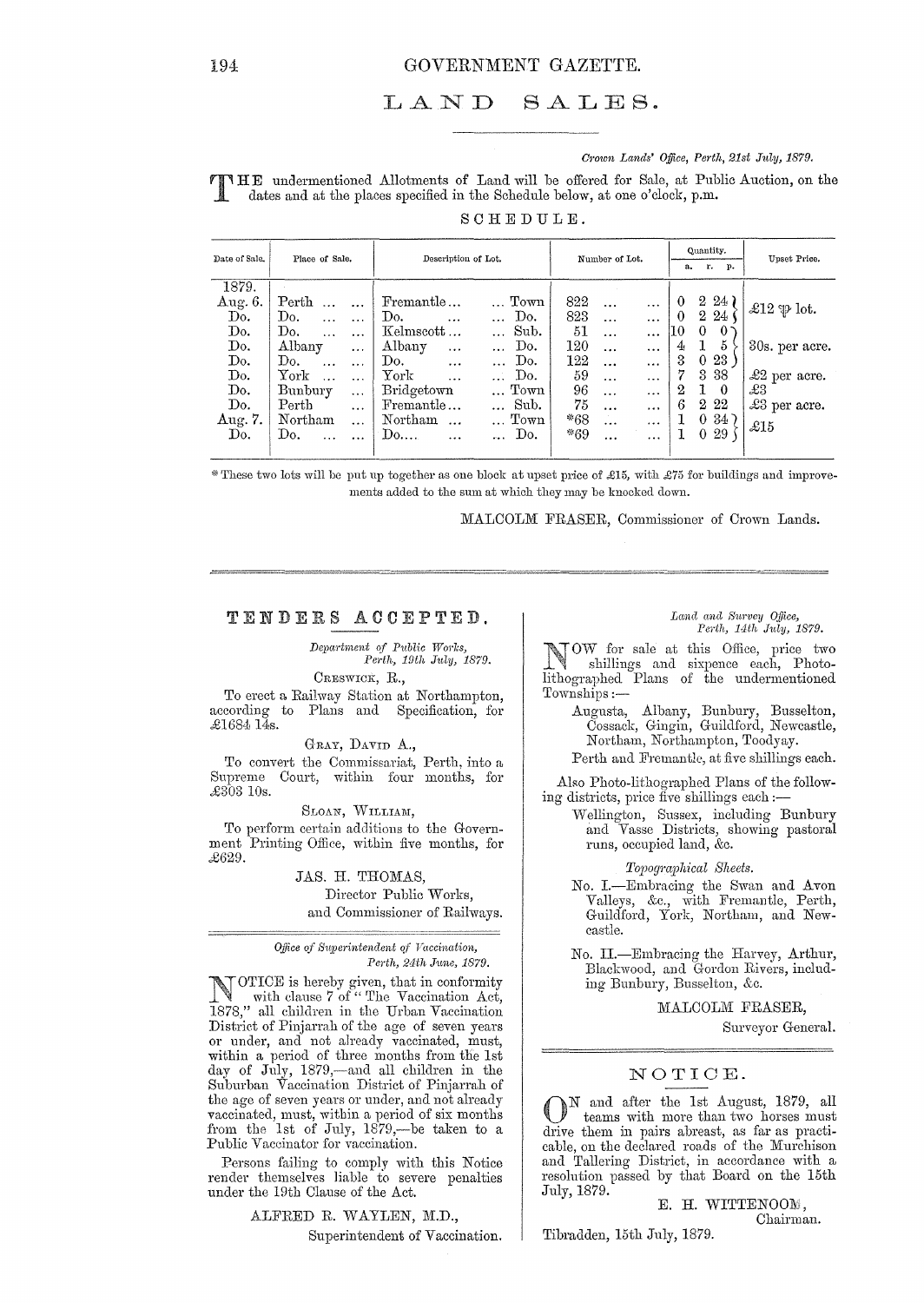## GOVERNMENT GAZETTE.

### WESTERN AUSTRALIA.

## Mail Time Table during the Month of

## AUGUST, 1879.

|                                                                                                                                                                                                                                                                             | FOR THE AUSTRALIAN COLONIES, &c.                                                                                                                          |                                                                                                                                                                                                   |                                                                                                                           |                                                                                                                                                                                                                                                                                                                             |                                                                                                                                                                                                                                                     |                                                                                                                                                                                                                                                   |                                                                                                                                             |                                                                                                                                                                                                                                                                                                                                                                                                                                       | FOR EUROPE, INDIA,                                                                                                                                                                                                  |                                                                                                                                                                                                                         |                                                                                                                                                                                                     |  |  |
|-----------------------------------------------------------------------------------------------------------------------------------------------------------------------------------------------------------------------------------------------------------------------------|-----------------------------------------------------------------------------------------------------------------------------------------------------------|---------------------------------------------------------------------------------------------------------------------------------------------------------------------------------------------------|---------------------------------------------------------------------------------------------------------------------------|-----------------------------------------------------------------------------------------------------------------------------------------------------------------------------------------------------------------------------------------------------------------------------------------------------------------------------|-----------------------------------------------------------------------------------------------------------------------------------------------------------------------------------------------------------------------------------------------------|---------------------------------------------------------------------------------------------------------------------------------------------------------------------------------------------------------------------------------------------------|---------------------------------------------------------------------------------------------------------------------------------------------|---------------------------------------------------------------------------------------------------------------------------------------------------------------------------------------------------------------------------------------------------------------------------------------------------------------------------------------------------------------------------------------------------------------------------------------|---------------------------------------------------------------------------------------------------------------------------------------------------------------------------------------------------------------------|-------------------------------------------------------------------------------------------------------------------------------------------------------------------------------------------------------------------------|-----------------------------------------------------------------------------------------------------------------------------------------------------------------------------------------------------|--|--|
| Per Rob Roy.                                                                                                                                                                                                                                                                |                                                                                                                                                           |                                                                                                                                                                                                   |                                                                                                                           |                                                                                                                                                                                                                                                                                                                             | Overland.                                                                                                                                                                                                                                           |                                                                                                                                                                                                                                                   | CHINA, &c.<br>Per Rob Roy.*                                                                                                                 |                                                                                                                                                                                                                                                                                                                                                                                                                                       |                                                                                                                                                                                                                     |                                                                                                                                                                                                                         |                                                                                                                                                                                                     |  |  |
| CLOSE AT                                                                                                                                                                                                                                                                    | DAY.                                                                                                                                                      | DATE.<br>TIME                                                                                                                                                                                     |                                                                                                                           | CLOSE AT                                                                                                                                                                                                                                                                                                                    | DAY.                                                                                                                                                                                                                                                | DATE.                                                                                                                                                                                                                                             | TIME                                                                                                                                        | CLOSE AT                                                                                                                                                                                                                                                                                                                                                                                                                              | DAY.                                                                                                                                                                                                                | DATE.                                                                                                                                                                                                                   | TIME                                                                                                                                                                                                |  |  |
| Perth<br>Fremantle<br>$\ddotsc$<br>Guildford<br>!<br>York<br>$\cdots$<br>Northam<br>أنبد<br>Newcastle<br>$\ddotsc$<br>Canning<br>اسد<br>Pinjarra<br><br>Bunbury<br>$\ddotsc$<br>Vasse<br>$\cdots$<br>Victoria Plains<br>Dongarra<br>$\cdots$<br>Champion Bay<br>Northampton | Monday<br>Monday<br>Monday<br>Saturday<br>Saturday<br>Saturday<br>Friday<br>Thursday<br>Monday<br>Monday<br>Saturday<br>Thursday<br>Thursday<br>Wednesday | July 28<br>28<br>July<br>July<br>28<br>26<br>July<br>26<br>July.<br>26<br>July<br>July<br>25<br>24<br>July<br>July<br>28<br>28<br>July<br>26<br>July<br>24<br>July<br>$\text{July}$ 24<br>July 23 | $11a.m.$ Perth<br>4 p.m.<br>Noon<br> 10 p.m.  <br>$9 \text{ p.m.}$<br>(10 p.m. )<br>8 p.m.<br>9 a.m.<br>10 a.m.<br>9 a.m. | <br>$1 p.m.$ Fremantle<br>8 a.m. Guildford<br><br>2.30 p.m. York<br>!<br>12.30 p.m. Northam<br>$\ldots$<br>Newcastle<br>Canning<br>$\cdot \cdot \cdot$<br>Pinjarra<br>!<br>Bunbury<br>… <br>Vasse<br>Victoria Plains<br>Dongarra<br>Greenough<br>Bannister<br>William River<br>Arthur River<br>Kojonup<br>. 1<br>Mt. Barker | Friday<br>$\ddotsc$<br>Friday<br>$\cdots$<br>Friday<br>…<br>Wednesday<br>Wednesday<br>Wednesday<br>Tuesday<br>Tuesday<br>Tuesday<br>Saturday<br>Saturday<br>Thursday<br>Wednesday<br>Friday<br>$\sim$<br>Saturday<br>Saturday<br>Saturday<br>Sunday | Aug.<br>1<br>Aug.<br>Aug.<br>July<br>-30<br>July<br>- 30<br>July<br>30<br>29<br>July<br>29<br>July<br>July<br>29<br>26<br>July<br>-26<br>July<br>24<br>July<br>July<br>23<br>1<br>Aug.<br>2<br>Aug.<br>$\bf{2}$<br>Aug.<br>2<br>Aug.<br>3<br>Aug. | 7 a.m.<br>8 a.m.<br>Noon<br>10 p.m.<br>4 p.m.<br>8 p.m.<br>9a.m.<br>$6 \text{ p.m.}$<br>[11 p.m.]<br>10 a.m.<br>$5 \text{ p.m.}$<br>10 a.m. | 9 a.m. Perth<br>$\ddotsc$<br>Fremantle<br>Guildford<br>2.30 p.m. York<br>أمعه<br>12.30 p.m. Northam<br>$\ddotsc$<br>$4 p.m.$ [Newcastle ]<br><b>Canning</b><br>$\ddotsc$<br>Pinjarra<br>$\ddotsc$<br>8 a.m. Bunbury<br>$\ddotsc$<br>Vasse<br>$\ddotsc$<br>Victoria Plains<br>Dongarra<br>Greenough<br>Champion Bay<br>5 a.m. Northampton Wednesday<br>Mt. Barker<br>Kojonup<br>$\cdots$<br>Arthur River<br>William River<br>Bannister | Monday<br>Monday<br>Monday<br>Saturday<br>Saturday<br>Saturday<br>Friday<br>Thursday<br>Monday<br>Monday<br>Saturday<br>Thursday<br>Thursday<br>Thursday<br>Wednesday<br>Thursday<br>Thursday<br>Thursday<br>Fridav | Aug.<br>-11<br>Aug.<br>-11<br>Aug.<br>-11<br>Aug.<br>9<br>Aug.<br>9<br>Aug.<br>9<br>Aug.<br>7<br>Aug.<br>Aug.<br>-11<br>11<br>Aug.<br>9<br>Aug.<br>Aug.<br>Aug.<br>Aug.<br>Aug.<br>Aug.<br>Aug.<br>Aug.<br>Aug.<br>Aug. | 11a.m.<br>1 p.m.<br>8a.m.<br>2.30 p.m<br>12.30p.m<br>4 p.m.<br>Noon<br>10 p.m.<br>9 p.m.<br>10 p.m.<br>8 p.m.<br>9a.m.<br>9 a.m.<br>2 p.m.<br>9a.m.<br>6 p.m.<br>8 a.m.<br>3 p.m.<br>8p.m.<br>2a.m. |  |  |

For Albany and the Offices on the Road Overland:

| CLOSE AT | DAY.                         | DATE. TIME |  |  |  |
|----------|------------------------------|------------|--|--|--|
| Perth    | Thursday   Aug. 14   11 a.m. |            |  |  |  |

|                                                               | MAILS FROM EUROPE, &c.                                        |                                                                  |                       | MAILS FROM COLONIES, &c.                |                    |
|---------------------------------------------------------------|---------------------------------------------------------------|------------------------------------------------------------------|-----------------------|-----------------------------------------|--------------------|
| Due at K.G.<br>Sound.                                         | Expected to<br>Expected at G.P.O.<br>arrive at K.G.<br>Sound. |                                                                  | Due at K.G.<br>Sound. | Expected to<br>arrive at K.G.<br>Sound. | Expected at G.P.O. |
| Monday, Aug. 11th   Wednesday, Aug. 6th<br>Saturday, Aug. 9th |                                                               | Thursday, Aug. 14th   Wednesday, Aug. 13th   Saturday, Aug. 16th |                       |                                         |                    |

The Correspondence by these Mails will be despatched to District P.Os. for Distribution by first opportunity after receipt. (See Annual Time Table of 1st January, 1879.)

\* The English Mails to be despatched on the 11th August, will be due in London vid Brindisi on September 22nd, and vid Southampton on September 29th.

LETTERS for Registration must be posted one hour before the closing of the Mails.

LATE LETTERS, on payment of a fee of 6d., may be posted half-an-hour after the closing of the Mails.

NEWSPAPERS and Book Packets must be posted one hour before the closing of the Mails, otherwise they will not be forwarded until the next Mail.

### MONEY ORDERS will be issued as under:

For the Australian Colonies, &c., up to Saturday, July 26th, at 11 a.m. Thursday, July 31st, at 11 a.m. Do. For the United Kingdom, up to Saturday, August 9th, at 10 a.m.

General Post Office, Perth, {16th July, 1879.}

A. HELMICH, Postmaster General and General Superintendent of Telegraphs.

195